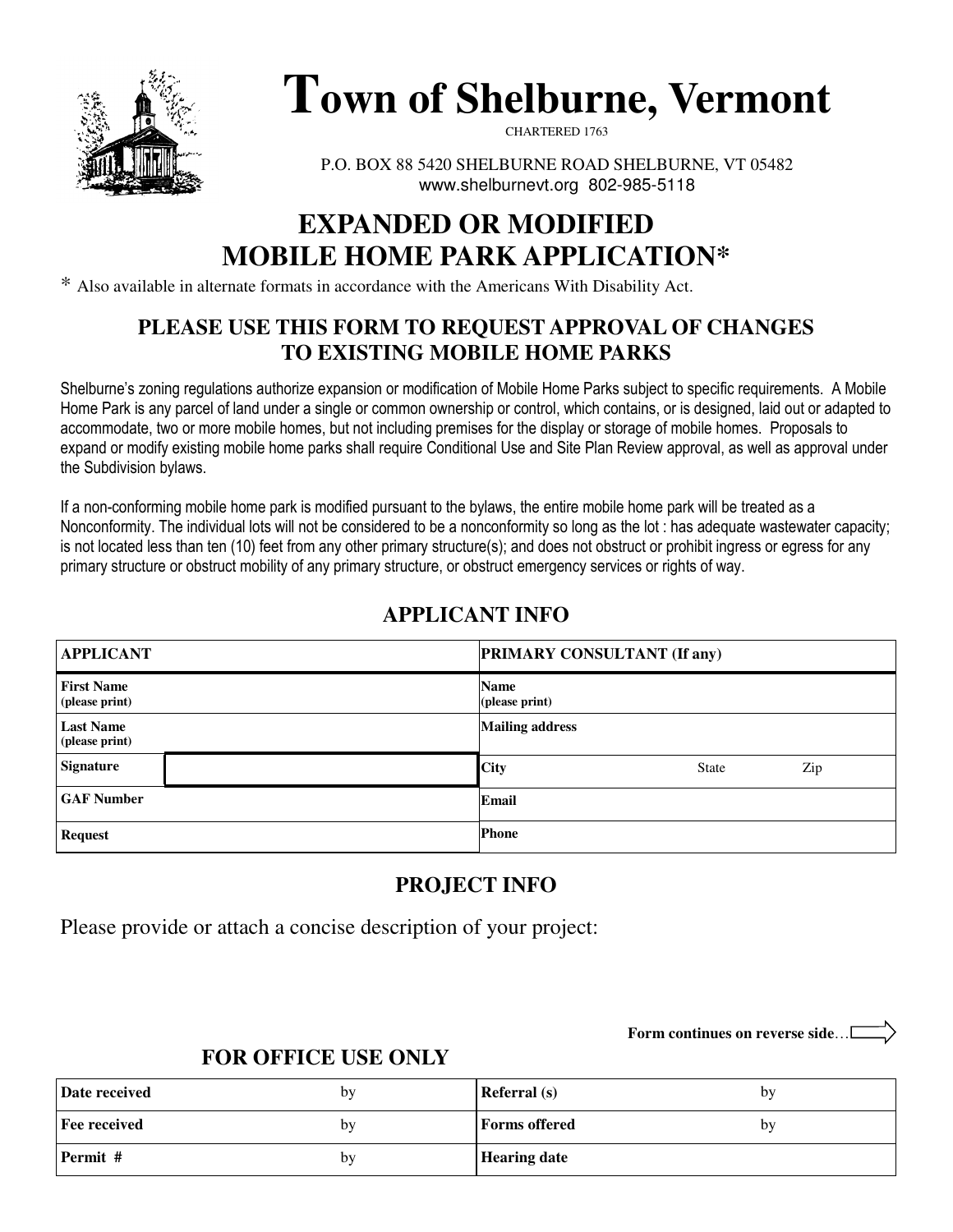### **MOBILE HOME PARK MODIFICATION APPLICATION**

#### **PROJECT INFO**

| # Mobile Home sites/lots                         | # Parking Spaces                                            |  | # Curb Cuts / Access                 |  |
|--------------------------------------------------|-------------------------------------------------------------|--|--------------------------------------|--|
| Existing # home sites                            | Total existing #<br>vehicle parking                         |  | Existing # curb cuts<br>serving park |  |
| # sites after project                            | spaces                                                      |  | # after project                      |  |
| # spaces after project<br># relocated home sites |                                                             |  |                                      |  |
|                                                  | # spaces separate<br>from home sites but<br>within 300 feet |  | Any signalization?                   |  |
| # new/modified sites<br>per acre                 |                                                             |  |                                      |  |

#### Project Utilities:

| Will the project result in changes to any non-<br>complying mobile home sites or lots? | Will all new sites/lots be served by public<br>wastewater (sewage treatment)? |  |
|----------------------------------------------------------------------------------------|-------------------------------------------------------------------------------|--|
| Will all new sites/lots be served by public<br>water?                                  | Will electric utilities serving new sites be<br>located underground?          |  |

### **CONFORMANCE WITH BASIC CRITERIA**

Applications to modify a mobile home park must meet several criteria contained in the zoning bylaw. The review process will tend to function more smoothly when you provide thorough responses to the following items.

Describe or summarize and attach any evidence indicating that the area between new and relocated mobile homes and any boundary of the mobile home park, including adjacent public highways, will be adequately landscaped.

Describe or summarize and attach any evidence indicating that the access to any expanded mobile home parks is designed to minimize congestion and hazards at the entrance or exit and allow free movement of traffic on adjacent streets. (The Development Review may require redesign or relocation of access to an existing mobile home park if required to minimize congestion and hazards at access and allow free movement of traffic on adjacent streets.) Applicant may rely on evidence in Site Plan application.

**SIGN PLOT PLAN CHECKLIST**

If expanded mobile home park would contain 30 or more units, describe or summarize and attach any evidence indicating that of shall be provided with at least two points of entrance and/or exit.

Describe or summarize and attach any evidence indicating that all expanded mobile home parks shall provide safe and convenient access to and from each and every mobile home lot.

Describe or summarize and attach any evidence indicating that off-street parking for new and relocated units in an expanded or modified mobile home park shall be provided consistent with requirements for other residential development. Parking spaces shall not be located more than 300 feet from the mobile home lot it is intended to serve.

**Form continues** …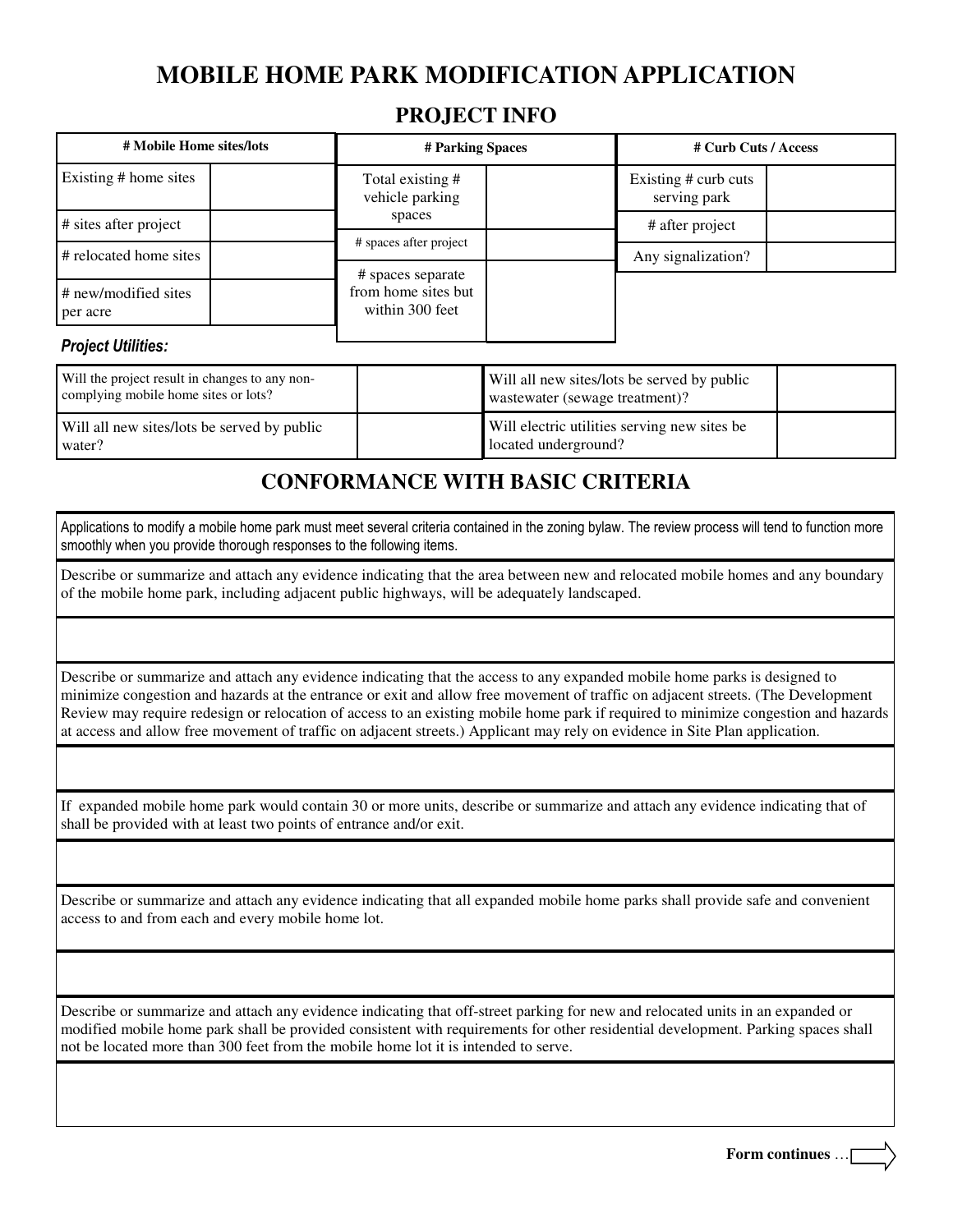### **MOBILE HOME PARK MODIFICATION APPLICATION**

#### **CONFORMANCE WITH SPECIFIC CRITERIA**

Describe or summarize and attach any evidence indicating that the minimum size of each **new or relocated mobile home site** shall be 5,000 square feet.

Describe or summarize and attach any evidence indicating that building placement on each **new** mobile home site within the modified Mobile Home park shall reflect the following minimum setback requirements:

1. Front yard setback: 20 feet.

2. Side yard setback: 10 feet.

3. Rear yard setback: 10 feet.

Describe or summarize and attach any evidence indicating that building placement on each **new** mobile home site shall be setback from stream, pond or lake bank by a distance of at least 100 feet.

Describe or summarize and attach any evidence indicating that any accessory structures allowed by park rules will be compliant with setback requirements as noted above and will not exceed one hundred (100) percent of the floor area of the mobile home.

Describe or summarize and attach any evidence indicating that existing mobile homes or those proposed to be relocated within a mobile home park will not increase overall density of existing or relocated homes above that occurring as of the date of application .

Describe or summarize and attach any evidence indicating that the mobile homes proposed to be added or relocated in an expanded or modified mobile home park shall meet the following gross density requirements:

1.if served by municipal water supply and wastewater: 1 unit per 8000 sf.

2.if not served by municipal water supply and wastewater: 0.5 multiplied by single family lot size (minimum) specified in underlying zoning district.